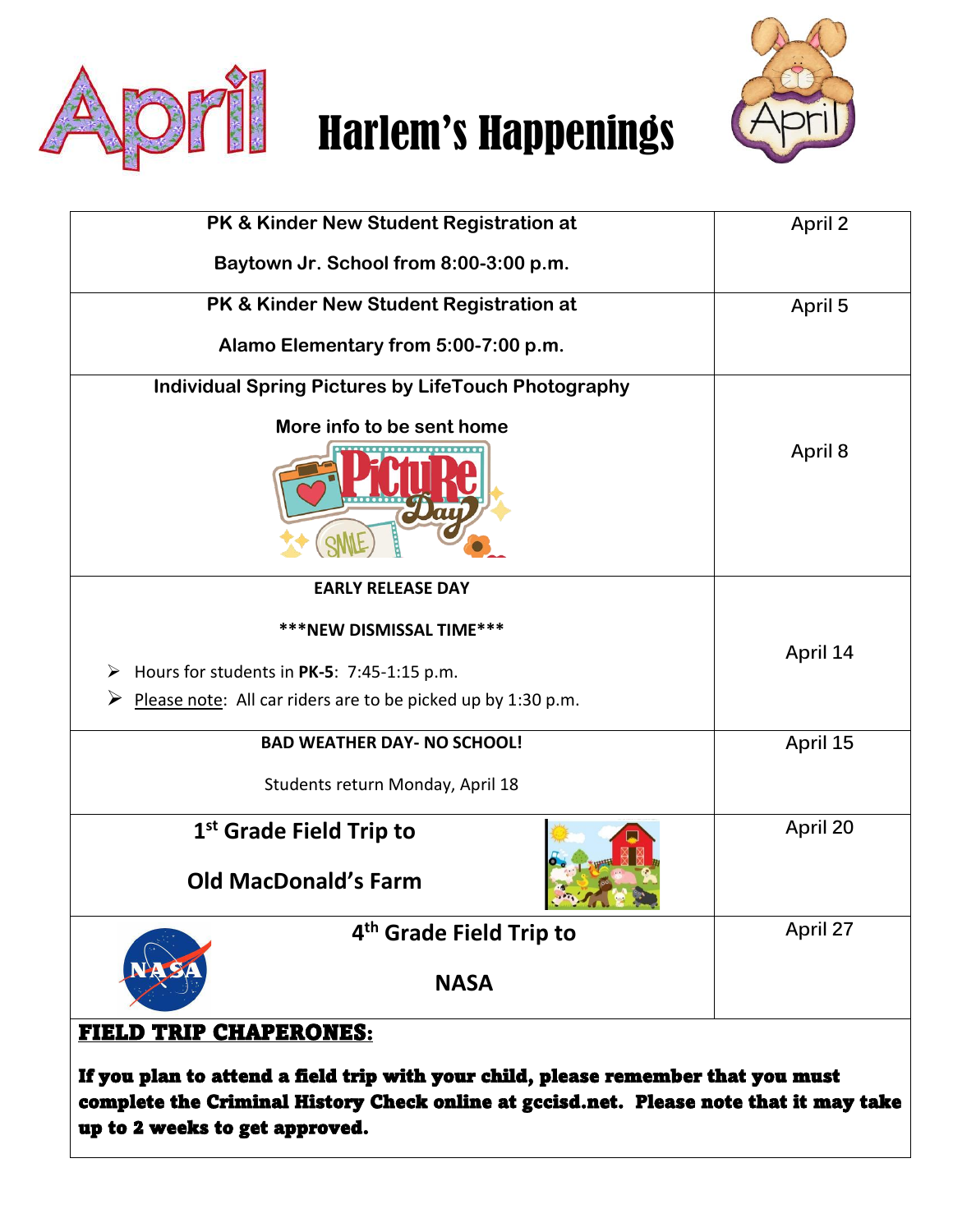| Harlem's Happenings ~ May                                                                                                                                                                                                                                                                                                                                                                                  |                  |  |
|------------------------------------------------------------------------------------------------------------------------------------------------------------------------------------------------------------------------------------------------------------------------------------------------------------------------------------------------------------------------------------------------------------|------------------|--|
| We LOVE our teachers!<br>TEACHER<br><b>APPRECIATION WEEK</b>                                                                                                                                                                                                                                                                                                                                               | <b>May 2-6</b>   |  |
| ALL LIBRARY BOOKS DUE<br>TO HARLEM LIBRARY                                                                                                                                                                                                                                                                                                                                                                 | May 6            |  |
| <b>STAAR TESTING</b><br>May 11- Gr. 3-5 Reading<br>May 10- Gr. 3-5 Math<br>May 12-Gr. 5 Science                                                                                                                                                                                                                                                                                                            | <b>May 10-12</b> |  |
| <u>Tips for ALL testing days:</u><br>Get plenty of rest the night before.<br>$\bullet$<br>Eat a healthy breakfast.<br>If you wear glasses, do not forget to bring them.<br>Arrive to school on time.<br>$\bullet$<br>Mentally prepare yourself for success.<br>*Please no visitors for lunch for ALL students due to testing. Thank you for<br>your support!<br>*Please no lunch drop offs due to testing. |                  |  |
| 2 <sup>nd</sup> Grade Field Trip<br>Main Street Theatre in Houston                                                                                                                                                                                                                                                                                                                                         | <b>May 11</b>    |  |
| 5 <sup>th</sup> Grade Field Trip<br>Houston Museum of Natural Science                                                                                                                                                                                                                                                                                                                                      | <b>May 17</b>    |  |
| GT Showcase in our library for GT Classes<br>8:00-8:30- Kinder- Mrs. Shipley's GT students<br>10:30-11:15- Mrs. Stover<br>11:30-12:15- Ms. Hernandez<br>8:30-9:15- Mrs. Eaglin<br>9:30-10:15- Mrs. Pabst<br>12:15-1:00- Mrs. Lilley                                                                                                                                                                        | <b>May 19</b>    |  |
| Harlem Spring Fling for 3rd-5th<br>Don't forget to bring your STAAR bucks!                                                                                                                                                                                                                                                                                                                                 | <b>May 20</b>    |  |
| PK & ECSE Fun Day!                                                                                                                                                                                                                                                                                                                                                                                         | <b>May 20</b>    |  |
| Kinder - $5th$ Fun day!                                                                                                                                                                                                                                                                                                                                                                                    | <b>May 23</b>    |  |